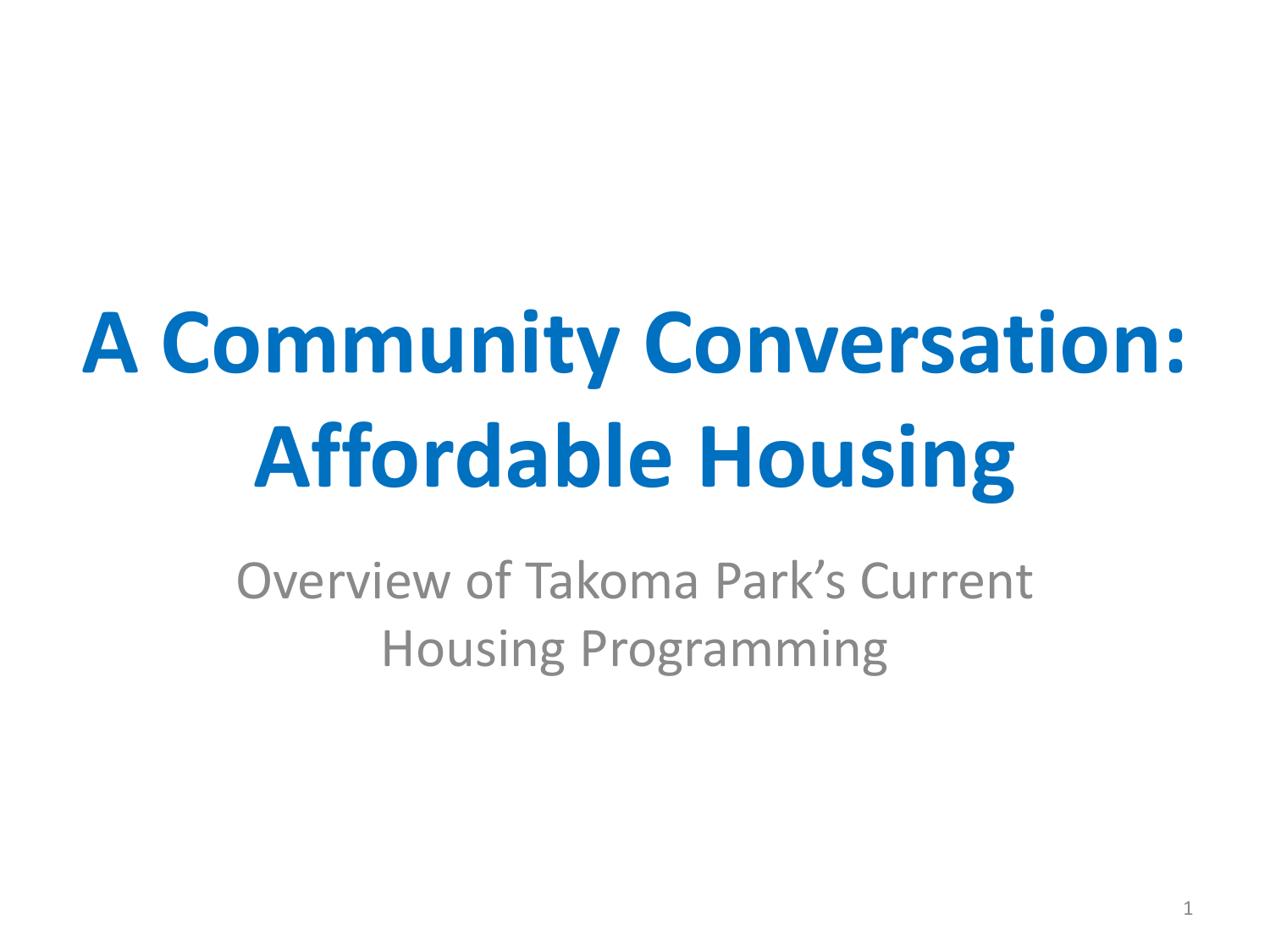### **Housing Policy Statement**

*"The Takoma Park City Council supports public and private efforts to preserve, protect and develop livable, sustainable, and affordable home ownership and rental housing opportunities throughout the community for all its residents."*

Adopted by Resolution No. 2009-34

June 2009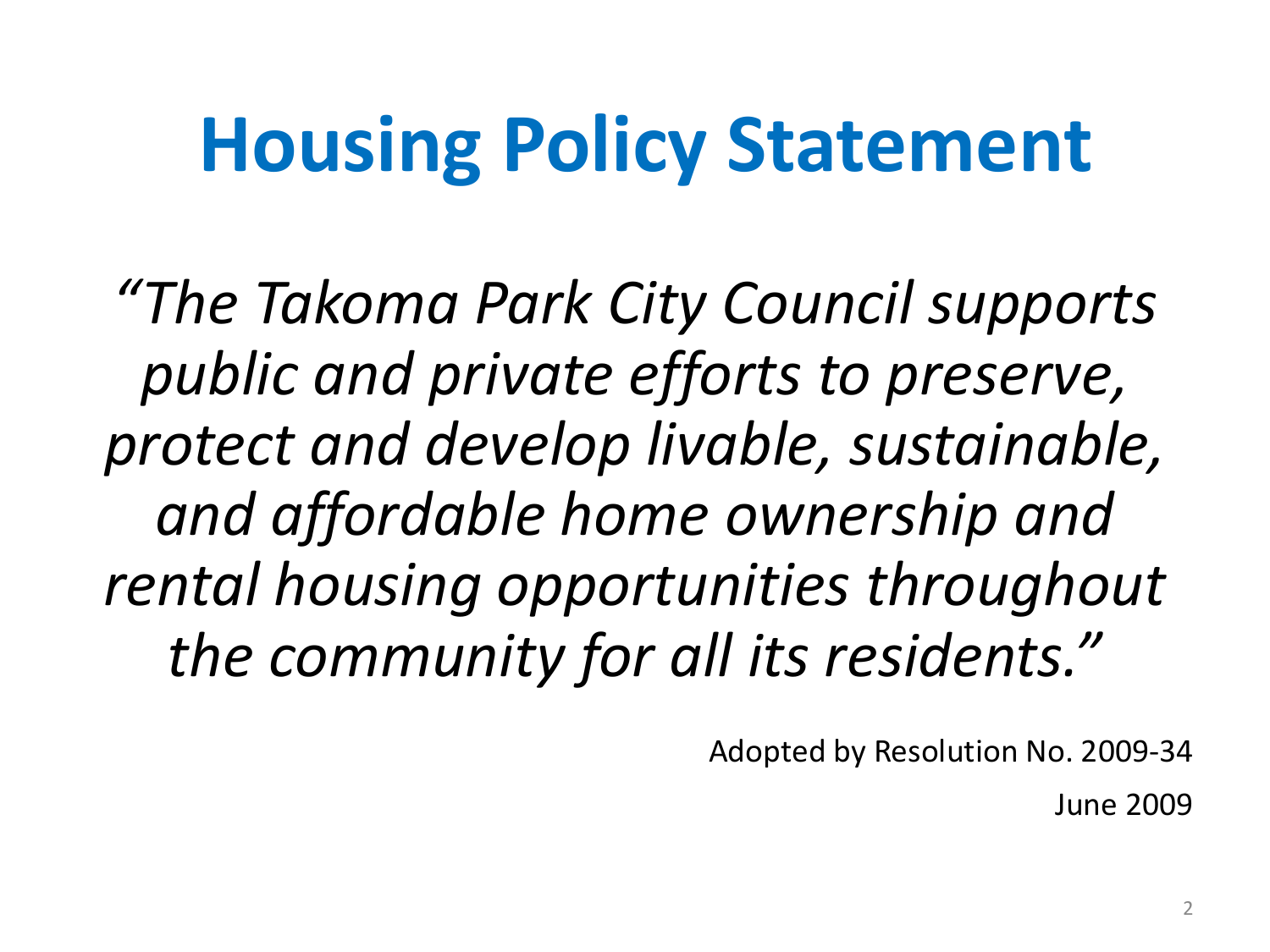# **7.2 %**

### **of the City of Takoma Park's FY15 General Revenue Funds were spent on affordable housing and associated housing programs.**

**FY15 City of Takoma Park General Funds \$15,980,056**

**FY15 Affordable Housing Expenditures \$1,150,389**

| 42% | <b>Code Enforcement</b>        |
|-----|--------------------------------|
| 19% | <b>Affordable Housing</b>      |
| 12% | <b>Tax Rebate Program</b>      |
| 11% | <b>Rent Stabilization</b>      |
| 9%  | <b>Landlord-Tenant Affairs</b> |
| 7%  | <b>PILOT Program</b>           |
|     |                                |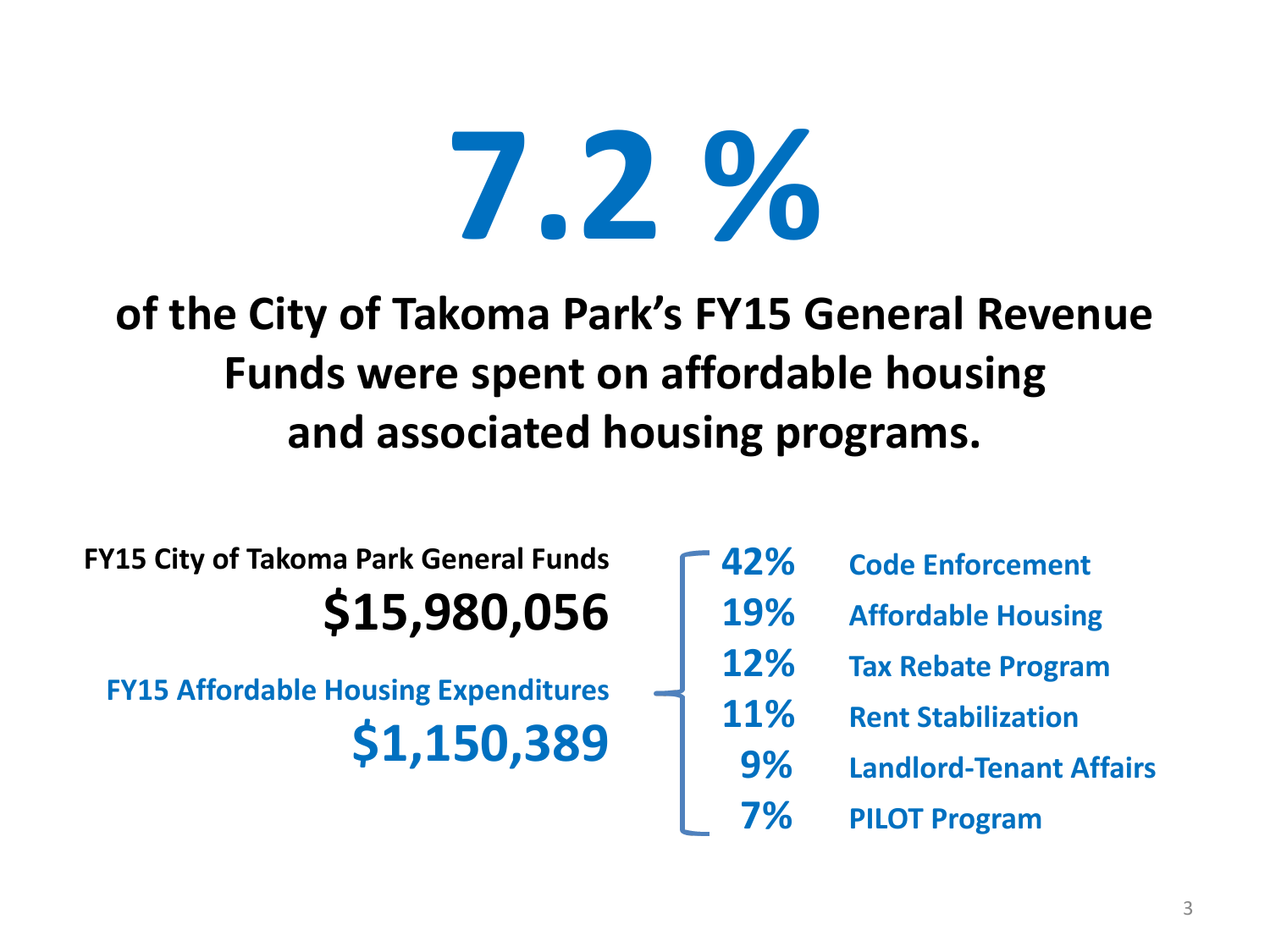### **Tenant Initiatives**

Developed to build the capacity of tenants to have a positive impact where they live and assist in their interactions with their landlords.

- Create tenant associations to enable them to speak with a stronger voice to the landlord and government officials.
- Build tenant leadership teams.
- Encourage broad participation in the tenant association.
- Train tenants to interact with government officials.
- Organize tenants to speak up to better the living conditions in their buildings.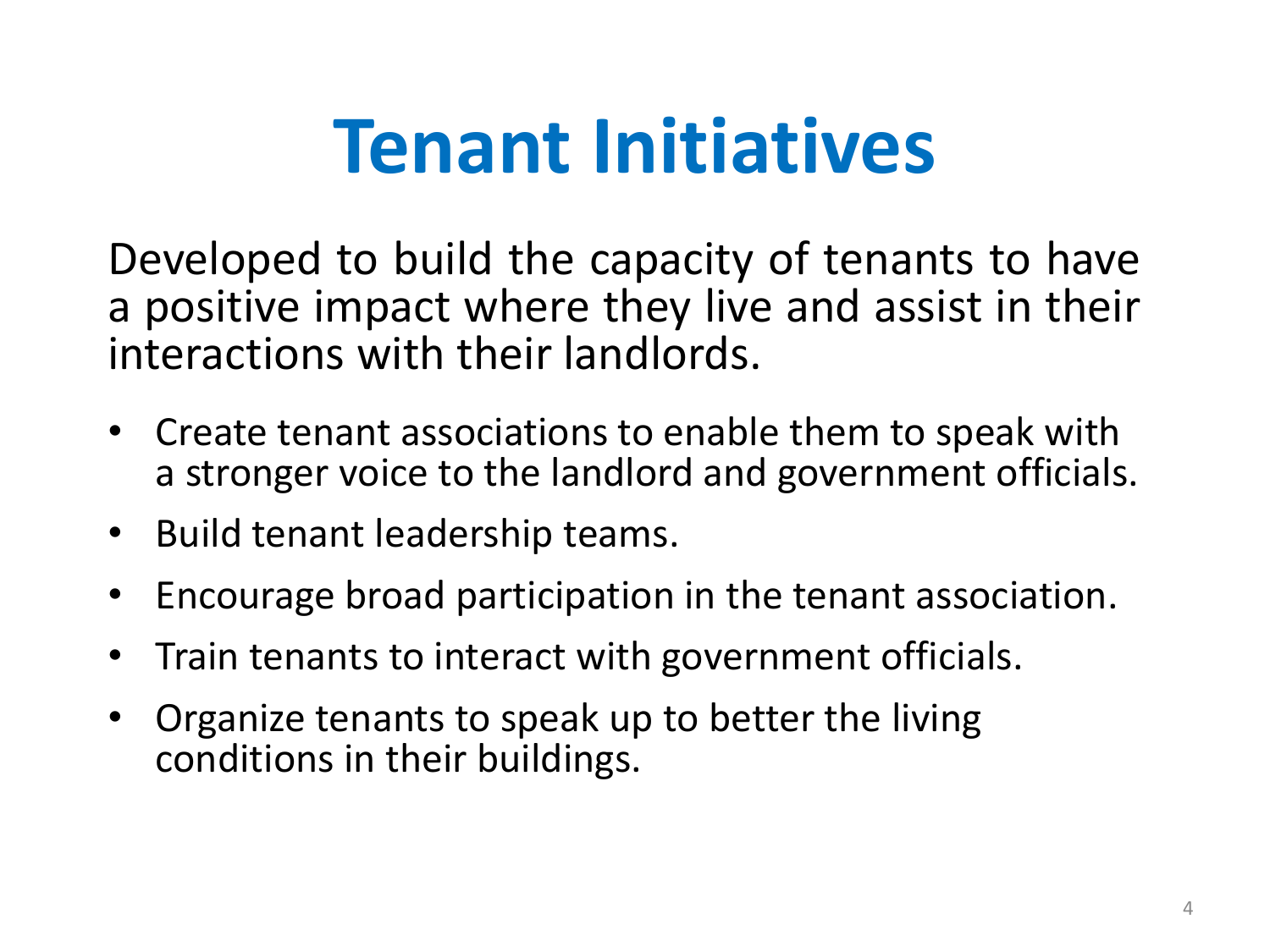### **Homeownership**

**The Tenant Capacity Building Initiative provides tenants with the support needed to:**

- Purchase The Building
- Work With Non-Profit Housing Developers
- Secure Pro Bono Legal Assistance
- **TENANT OPPORTUNITY TO PURCHASE** legislation provides tenants with the right to purchase the building where they live as a renter when the property is placed on the market for sale.
- **FIRST TIME HOMEBUYER WORKSHOPS** are provided to educate individuals on the process of purchasing a home and the responsibilities of home ownership.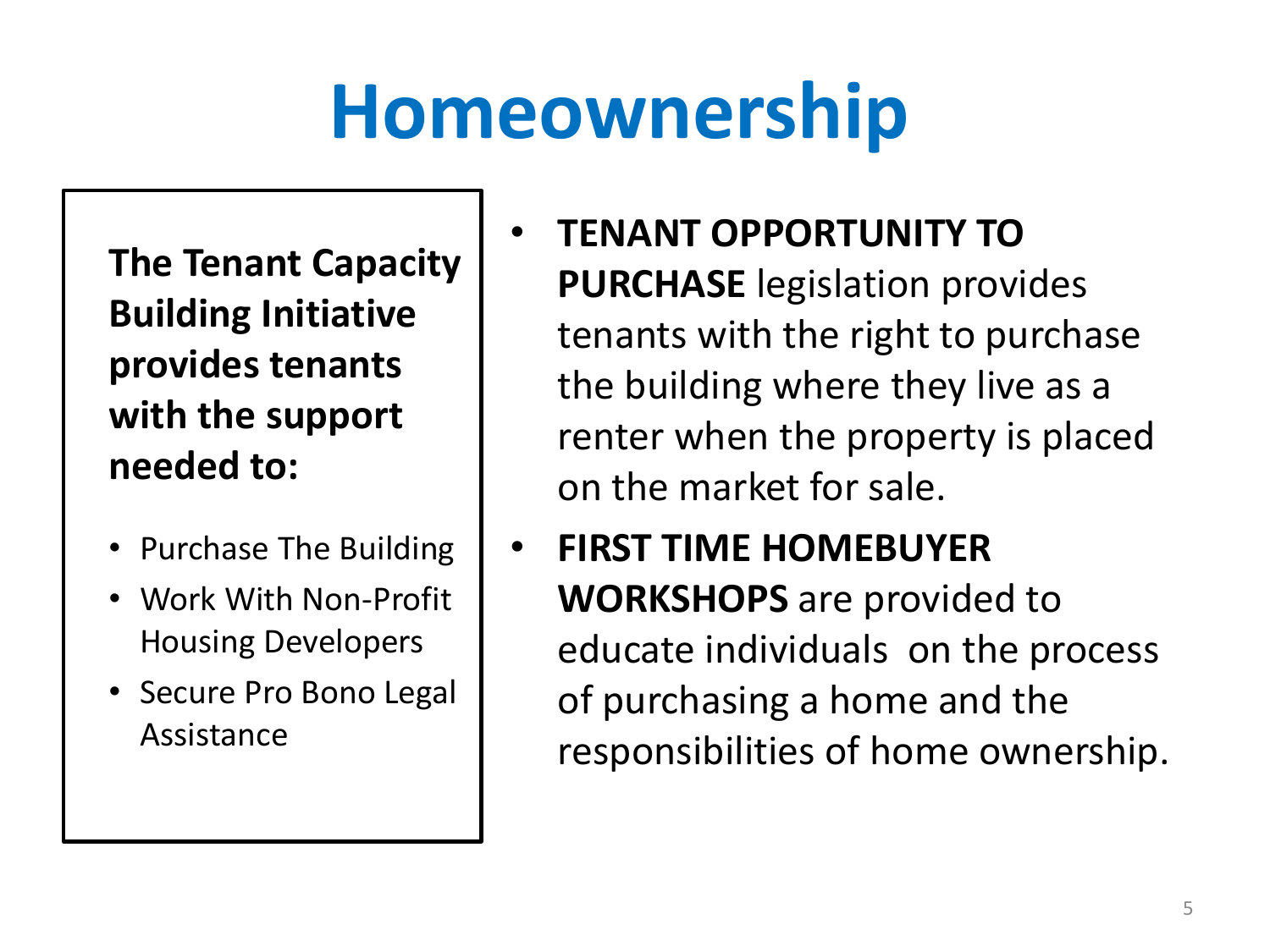## **Housing Preservation**

#### **Deferred Maintenance**

- The Exterior Home Repair Program provides assistance to income eligible homeowners unable to complete deferred maintenance items
- Priority given to homeowners who are elderly, disabled and/or with minor children in the household.

#### **Home Energy Retrofits**

- Provided assistance to income eligible homeowners for energy related improvements
- Improvements included energy audits, insulation, whole-home air sealing and draft reduction, energy efficient light bulbs, lowflow shower-heads and faucet aerators, and hot water pipe insulation
- Program for apartments and condos available in FY17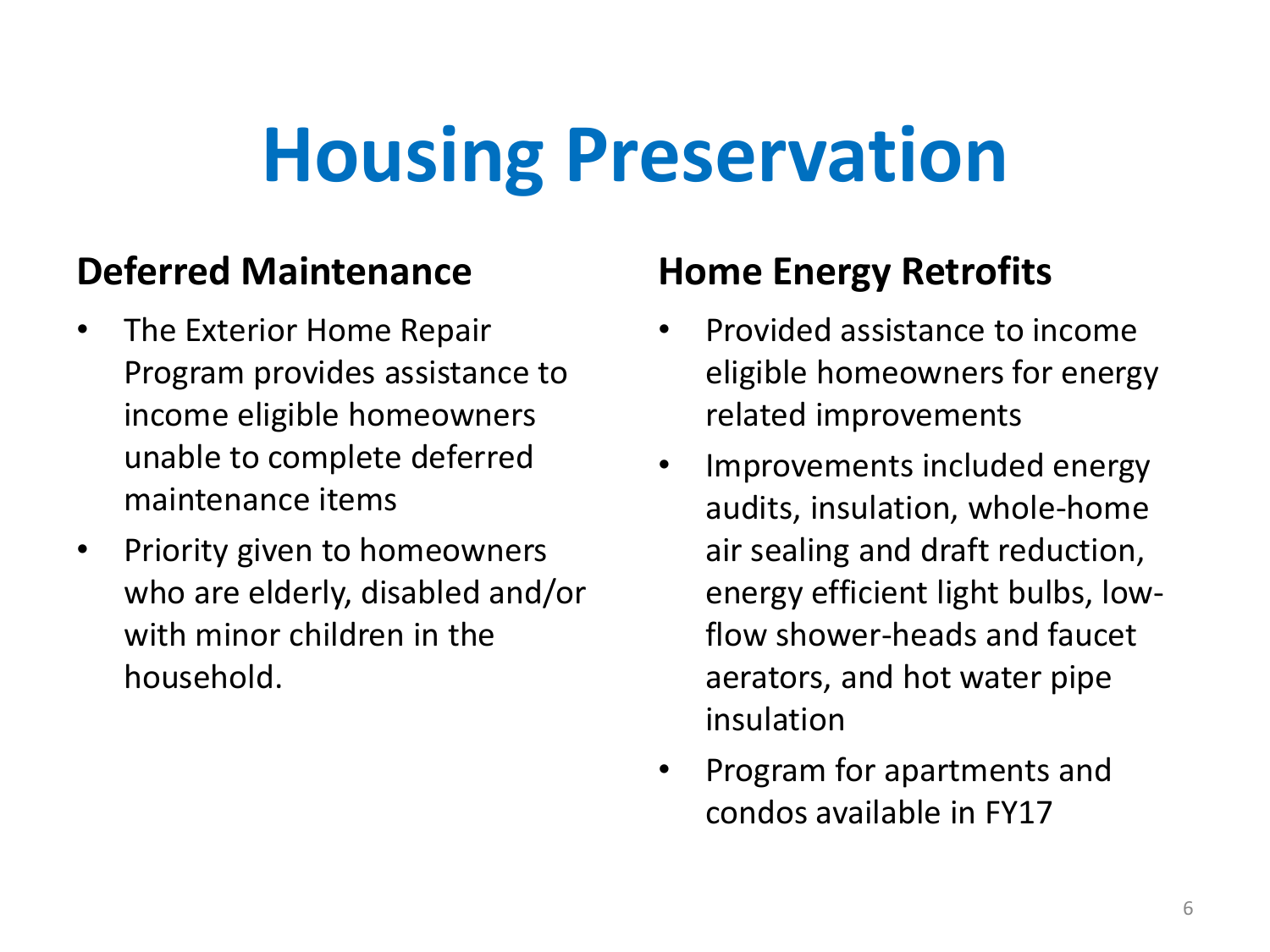### **Tax Assistance Programs**

#### **Payment in Lieu of Taxes**

- A Payment in Lieu of Taxes (PILOT) provides for a reduction in the amount of local property taxes assessed against approved affordable housing properties.
- Primary means of satisfying local match requirements of the Low Income Housing Tax Credit (LIHTC) program.
- Twelve PILOTS in place in FY15, reducing their property taxes by \$76,500.

#### **Property Tax Rebate Program**

- Local property tax rebate provided to income qualified homeowners.
- In FY15, 143 homeowners received an average property tax rebate of \$932 from the City in addition to rebates from the State and County levels.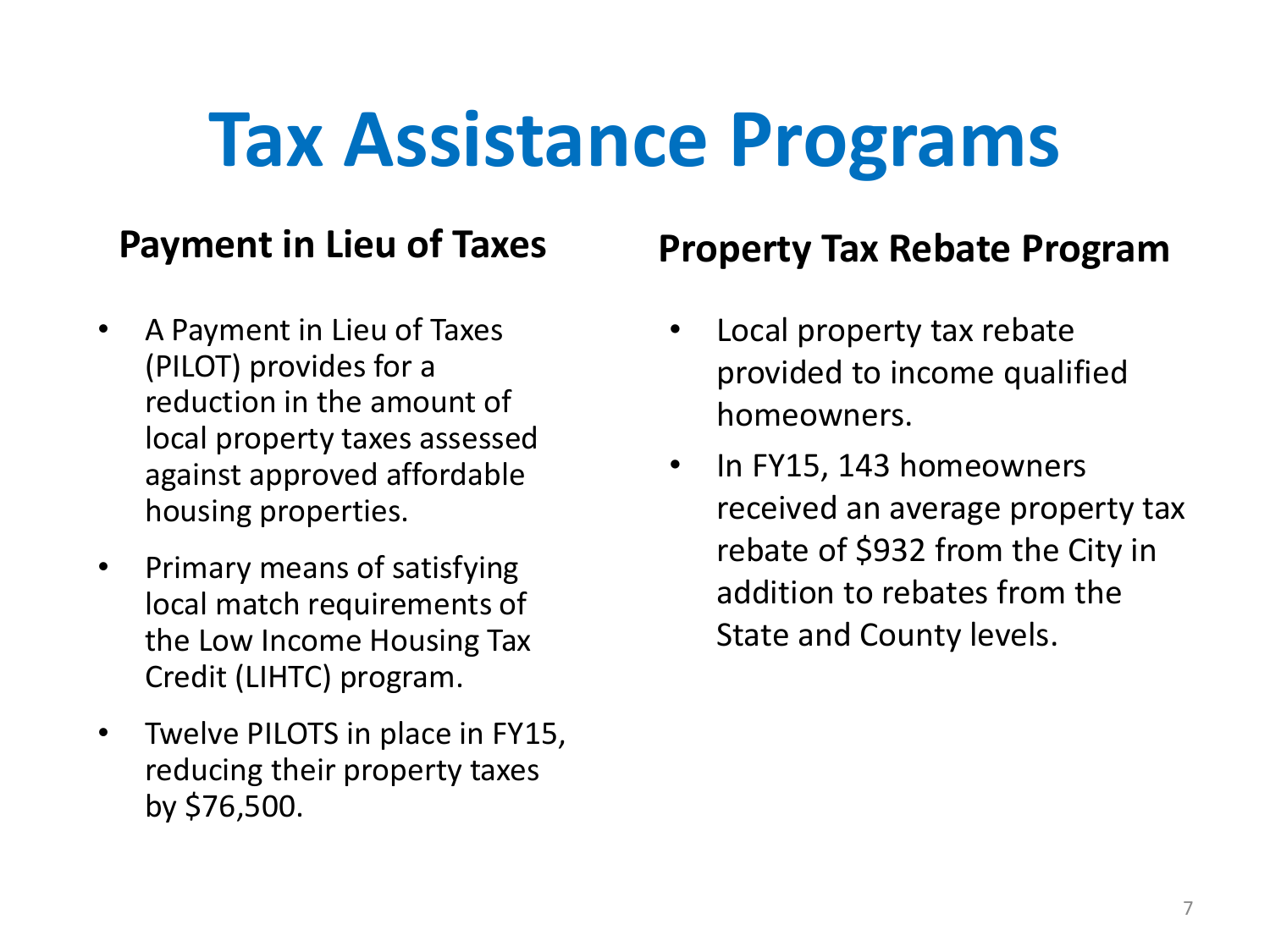## **Licensing and Registration**

#### **Owner Occupied Group Homes**

Registration of single family homes occupied by the owner and by one or more non-related individuals who pay rent or share in the costs of utilities. The kitchen, bathrooms and common areas are shared by everyone living in the house.

Process requires:

- Registration fee
- Inspection

Homes Registered: 21

#### **Rental Housing Facilities**

Annual or biennial inspection and licensing of all rental facilities.

Process requires:

- Per unit license fee
- Landlord Certification
- Lead Certificate or Registration
- Inspection of all licensed units

Rental Facilities Licensed: 620 Rental Units Licensed: 3,347

Annual Licenses Issued: 46% Biennial Licenses Issued: 54%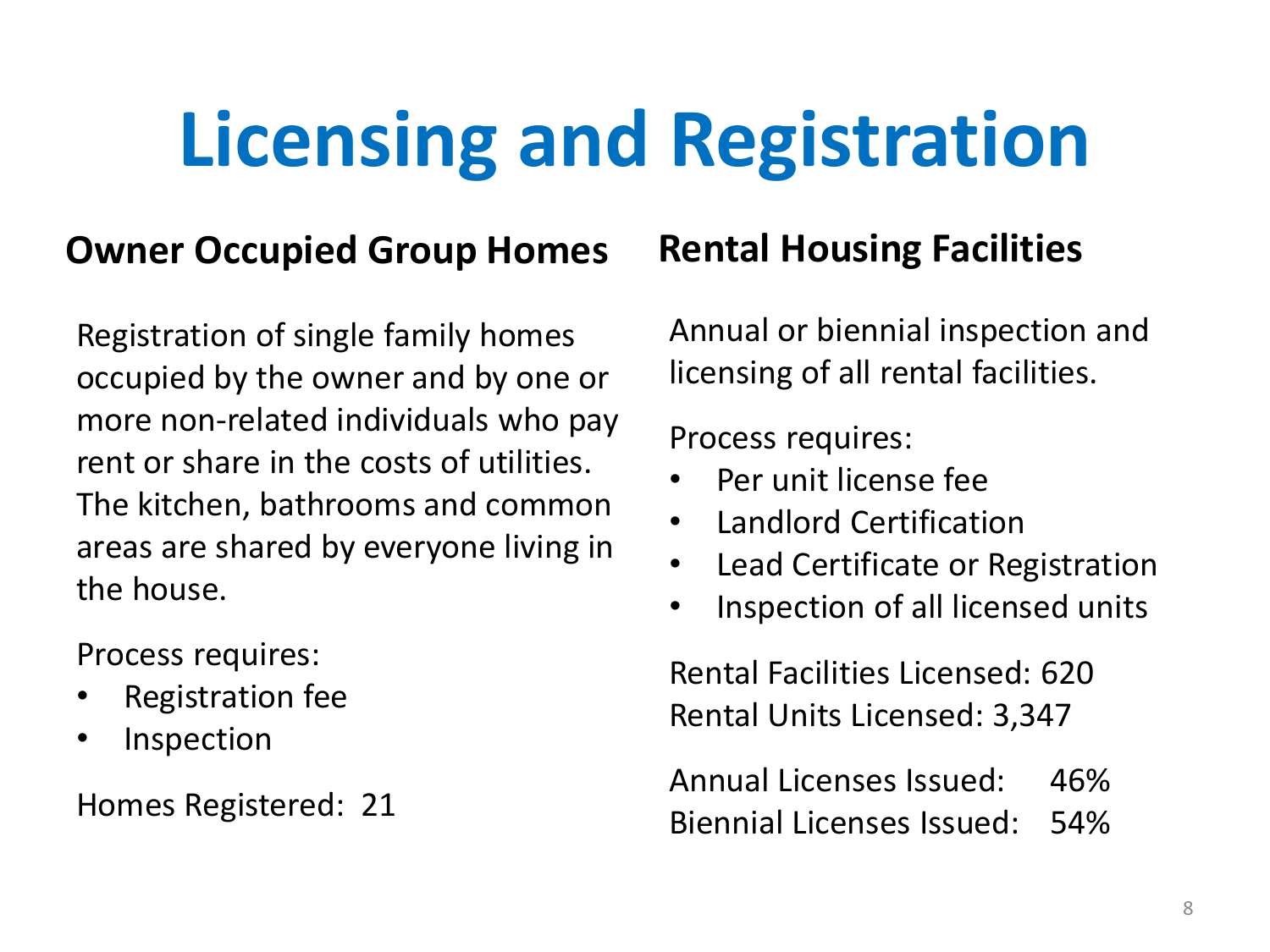### **Rental Housing Licensing**



December 2015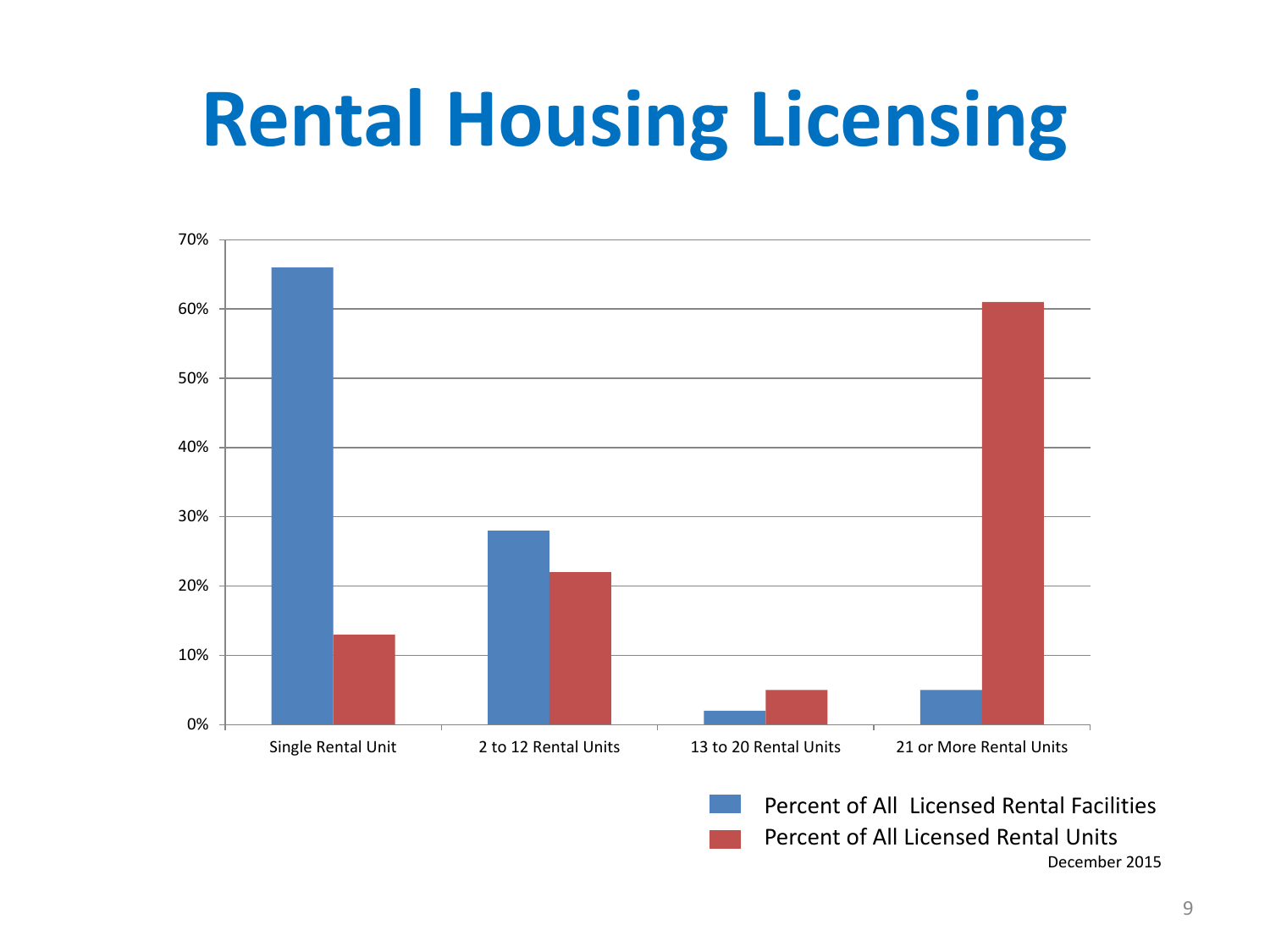### **Rental Stabilization**

One of the City's primary affordable housing initiatives, **RENT STABILIZATION**  is designed to preserve the city's affordable housing stock and maintain economic and ethnic diversity by controlling the frequency and amount of rent increases that may be imposed by a landlord.

**RENT INCREASES** for existing tenants are limited to 100% of the Consumer Price Index and can not be increased more than once a year.

**ADDITIONAL RENT INCREASES** may be applied to ensure a Fair Return to the Landlord.

**APPLIES** to all individual condominium units and multi-family rental facilities. Affordable providers, landlords.

**DOES NOT** apply to single family houses, accessory apartments, and owner occupied duplexes.

**EXEMPTIONS** may be provided to affordable housing providers, landlords renting to Income qualified tenants receiving rental assistance and to newly constructed rental facilities.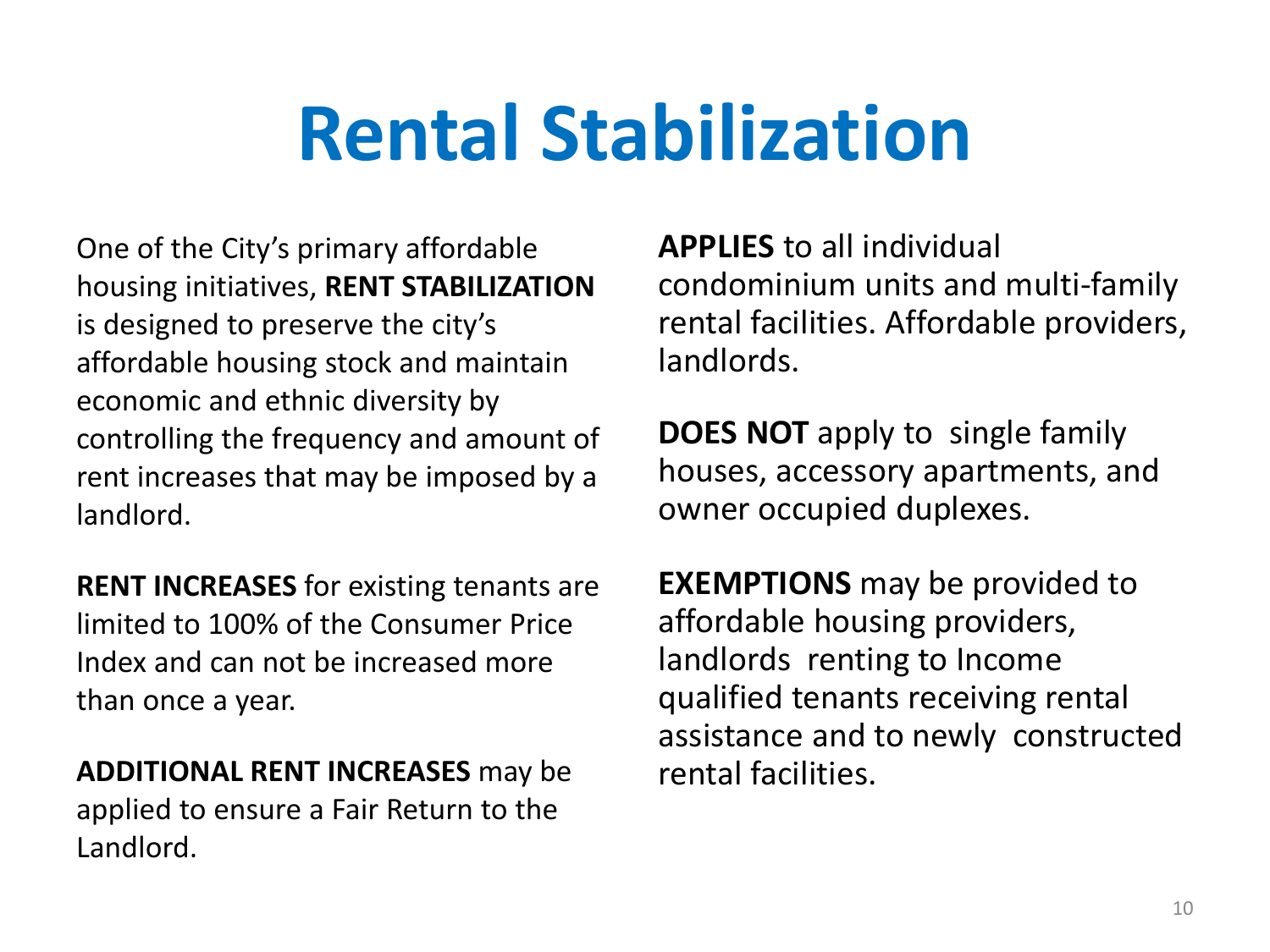### **Rent Stabilized Units: Reported Rents**

**June 30, 2015**

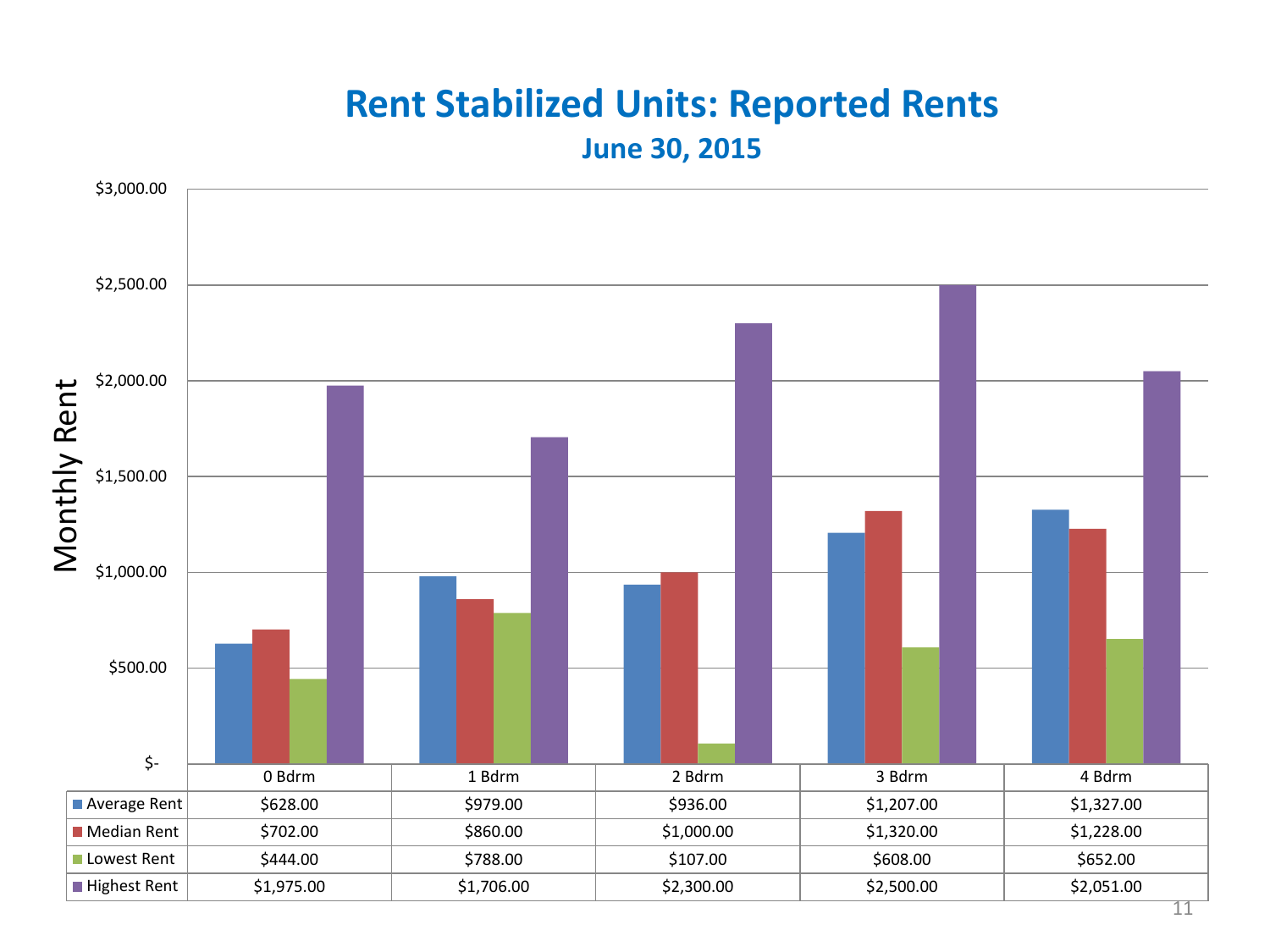#### Takoma Park Multifamily Buildings by Rent Stabilization Status, January 2016

**Rent Stabilized Status of Rental Units**

**Rent Stabilized Units: 55% of total rental units** 

**Exempt Units: 35% of total rental units**

**Not Stabilized: ≤0% of total rental units** 

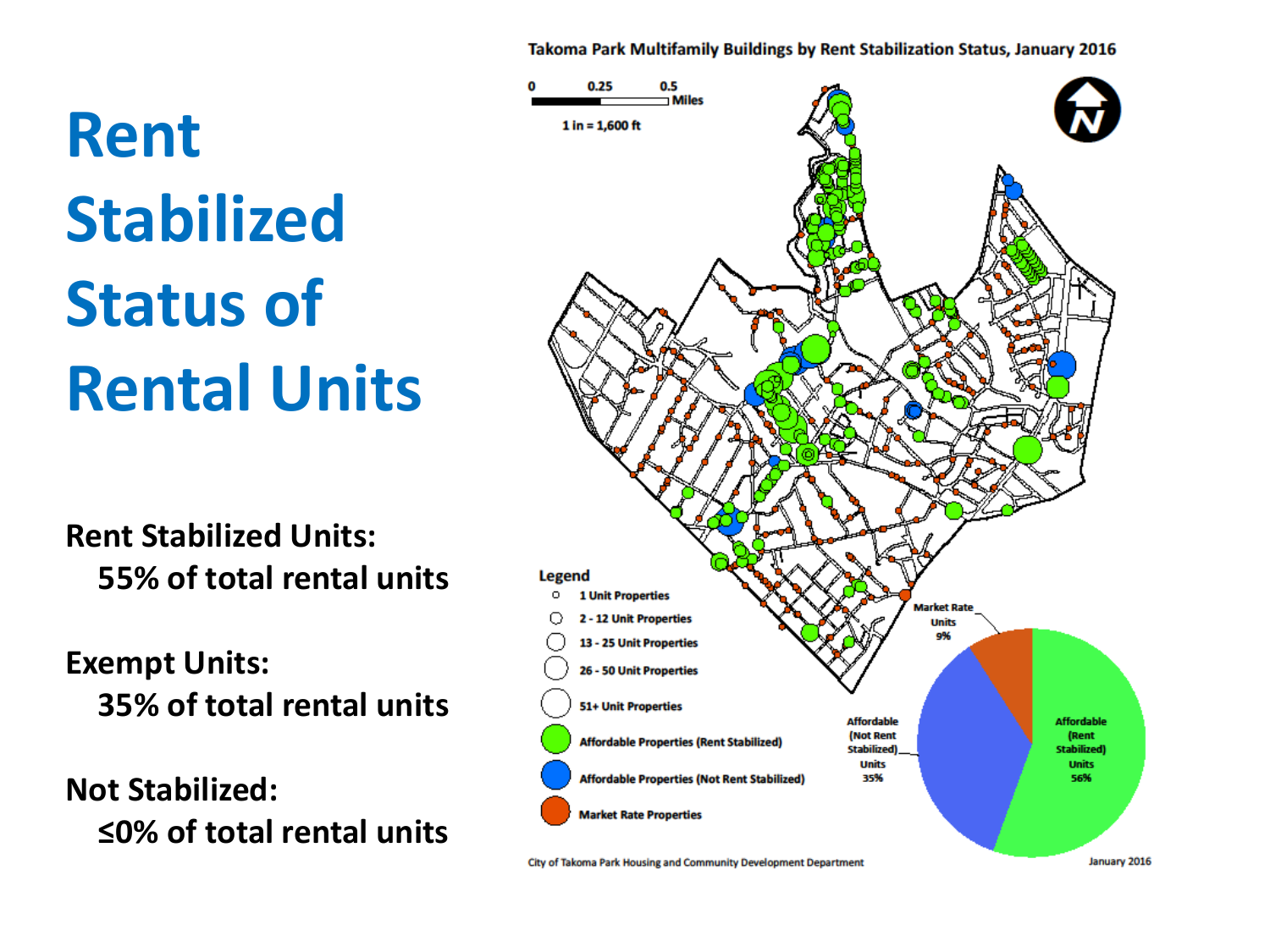#### **Montgomery County**

**Income Measures for Household of Four**

#### **Area Median Income (AMI)**

Annual Income \$109,200 Monthly Housing Costs \$2,730

#### **Moderate Income (80% AMI)**

Annual Income \$87,360 Monthly Housing Costs \$2,184

#### **Very Low Income (50% AMI)**

| Annual Income                | \$54,600 |
|------------------------------|----------|
| <b>Monthly Housing Costs</b> | \$1,365  |

#### **Extremely Low Income (30% AMI)**

Annual Income \$32,750 Monthly Housing Costs \$818

Published March 2015

- **Definitions** The standard definition for **housing affordability** is that a household should pay no more than 30% of their income for housing, including utilities. The 30% standard can be applied to any income group.
	- **Affordable housing** is typically used to describe cost of housing available to families earning less than the area median income (AMI).
	- **Housing cost burden** is used to refer to households paying more than 30% of their income for housing.